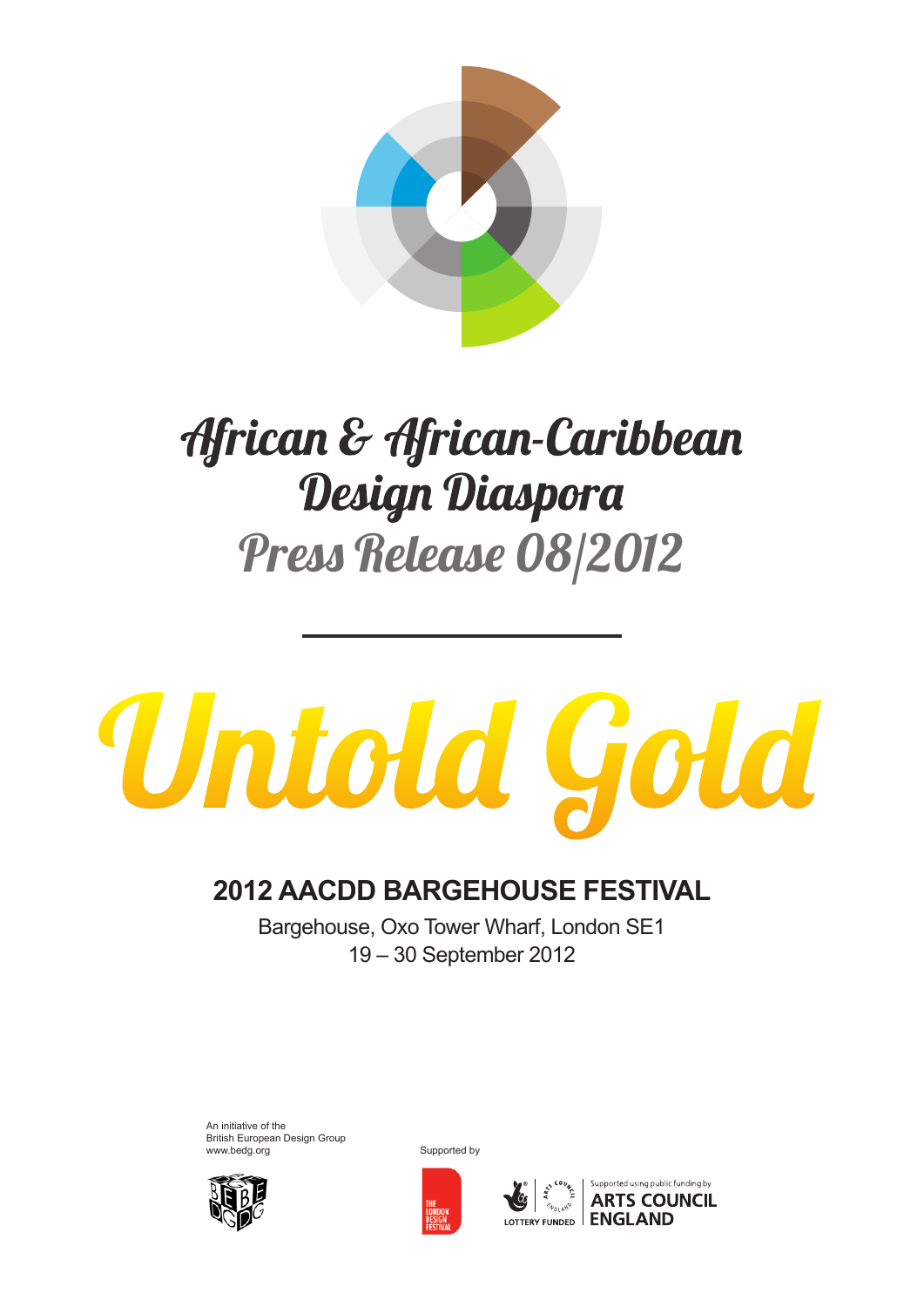

African & African-Caribbean Design Diaspora Press Release 08/2012

2 of 3

# Untold Gold - 2012 African & African-Caribbean Design Diaspora Bargehouse Festival



#### **Bargehouse**

Oxo Tower Wharf Bargehouse Street South Bank London SE1 9PH

#### **September 19 - 30 admission free**

#### **www.aacdd.org**

**Since its debut in September 2010 as partner of the London Design Festival, the three year African & African-Caribbean Design Diaspora programme (www.aacdd.org) organised by the London-based British European Design Group (www.bedg.org) has brought together and exhibited more artists and designers of African and African-Caribbean origin from more countries and more creative disciplines than any other previous single initiative of this kind.** 

The title of this year's **AACDD Bargehouse Festival 'Untold Gold'** places the outstandingly beautiful and original work of more than 150 artists and designers from the UK, Europe, Africa and the Caribbean within the unique backdrop and raw space of Bargehouse, London.

All five floors of the listed Bargehouse building, opposite the Oxo Tower on the Southbank – the capital's new hub for exciting multicultural and multinational art and performance activities - will be devoted to showcasing exceptional works from creatives of African and African-Caribbean descent.

Disciplines represented will include fine art, sculpture, design, graphic design, photography, multimedia and music, architecture, furniture, lighting, textiles, home furnishings, ceramics, fashion and fashion accessories, jewellery and beauty, as well as live music and other performances.

In addition, a simultaneous virtual exhibition will showcase the work of artists and designers whose pieces cannot easily be transported from their countries of origin.

The **2012 AACDD Bargehouse Festival 'Untold Gold'** will also include the special feature exhibition 'A life apart?' showing the similarities of tools and objects of daily use in traditional societies in rural Africa and the Western World in the past.

The superbly crafted artefacts of daily use by traditional African artisans pay homage to their magnificent manual skills and indigenous creativity, which have yet to be recognised as important cultural heritage by the Western world.

The AACDD project will create its own legacy, by highlighting the talents of new and emerging artists and designers, many of whom have not had the opportunity to showcase their works before.

London 15 08 2012



Bargehouse is owned and managed by Coin Street Community Builders | www.coinstreet.org